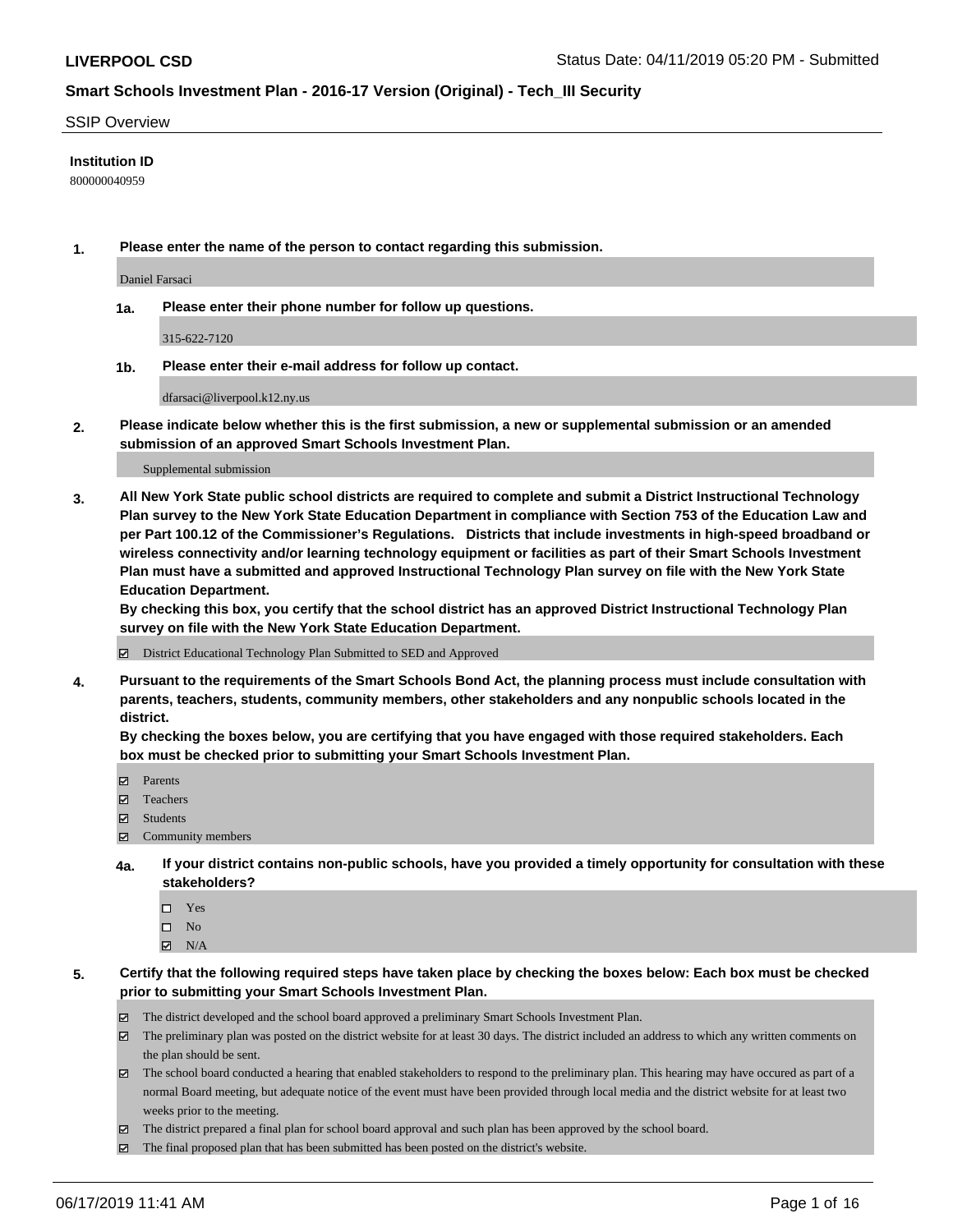SSIP Overview

**5a. Please upload the proposed Smart Schools Investment Plan (SSIP) that was posted on the district's website, along with any supporting materials. Note that this should be different than your recently submitted Educational Technology Survey. The Final SSIP, as approved by the School Board, should also be posted on the website and remain there during the course of the projects contained therein.**

SSBA BOE-03-12-2018.pptx

**5b. Enter the webpage address where the final Smart Schools Investment Plan is posted. The Plan should remain posted for the life of the included projects.**

http://www.liverpool.k12.ny.us/assets/Uploads/SSBAInvestmentPlanIII.pdf

**6. Please enter an estimate of the total number of students and staff that will benefit from this Smart Schools Investment Plan based on the cumulative projects submitted to date.**

8,800

**7. An LEA/School District may partner with one or more other LEA/School Districts to form a consortium to pool Smart Schools Bond Act funds for a project that meets all other Smart School Bond Act requirements. Each school district participating in the consortium will need to file an approved Smart Schools Investment Plan for the project and submit a signed Memorandum of Understanding that sets forth the details of the consortium including the roles of each respective district.**

 $\Box$  The district plans to participate in a consortium to partner with other school district(s) to implement a Smart Schools project.

### **8. Please enter the name and 6-digit SED Code for each LEA/School District participating in the Consortium.**

| Partner LEA/District | <b>ISED BEDS Code</b> |
|----------------------|-----------------------|
| (No Response)        | (No Response)         |

### **9. Please upload a signed Memorandum of Understanding with all of the participating Consortium partners.**

(No Response)

**10. Your district's Smart Schools Bond Act Allocation is:**

\$5,345,676

**11. Enter the budget sub-allocations by category that you are submitting for approval at this time. If you are not budgeting SSBA funds for a category, please enter 0 (zero.) If the value entered is \$0, you will not be required to complete that survey question.**

|                                       | Sub-<br>Allocations |
|---------------------------------------|---------------------|
| <b>School Connectivity</b>            | $\overline{0}$      |
| Connectivity Projects for Communities | $\overline{0}$      |
| <b>Classroom Technology</b>           | 0                   |
| Pre-Kindergarten Classrooms           | 0                   |
| Replace Transportable Classrooms      | $\Omega$            |
| High-Tech Security Features           | 1,447,189           |
| Totals:                               | 1,447,189           |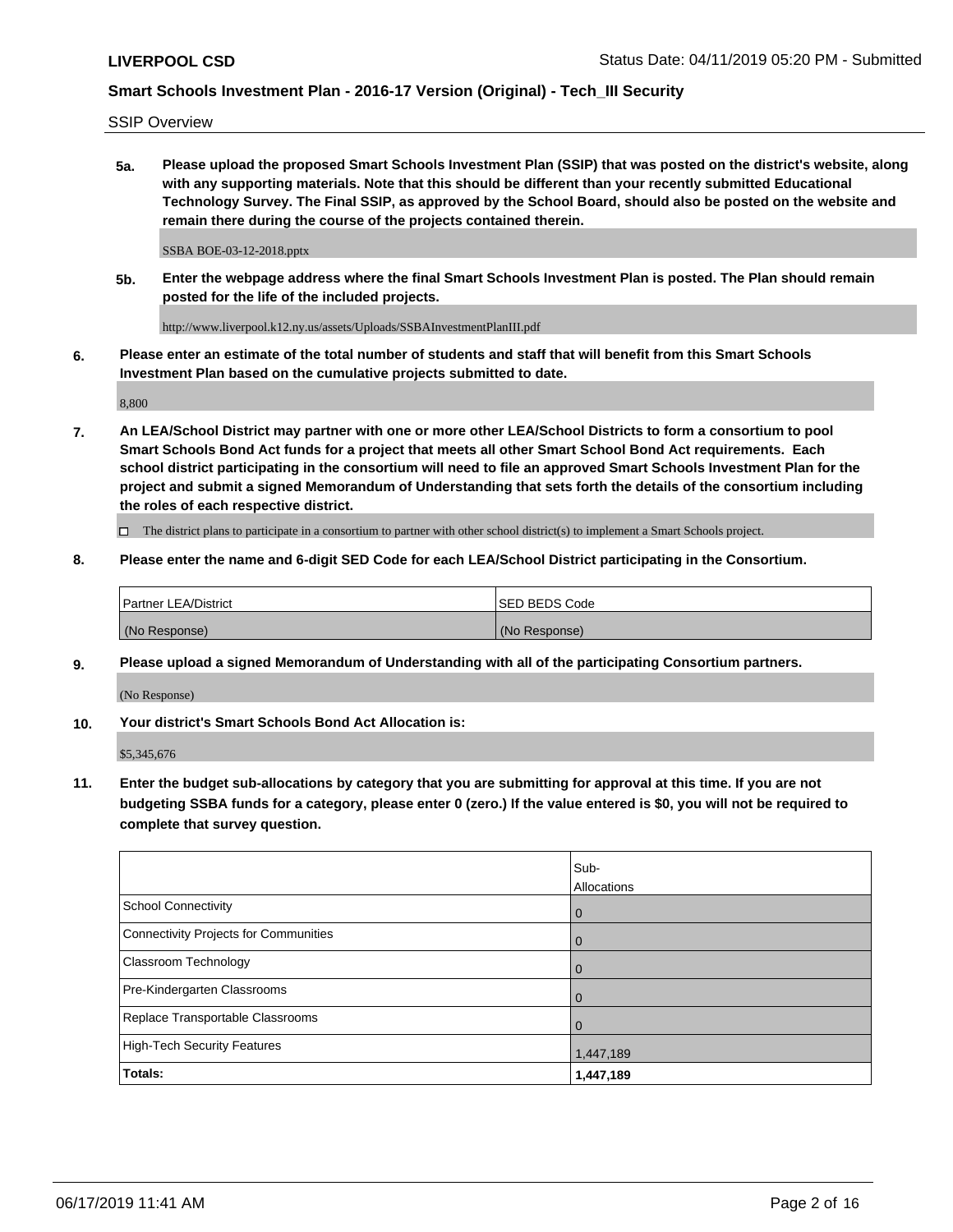School Connectivity

- **1. In order for students and faculty to receive the maximum benefit from the technology made available under the Smart Schools Bond Act, their school buildings must possess sufficient connectivity infrastructure to ensure that devices can be used during the school day. Smart Schools Investment Plans must demonstrate that:**
	- **• sufficient infrastructure that meets the Federal Communications Commission's 100 Mbps per 1,000 students standard currently exists in the buildings where new devices will be deployed, or**
	- **• is a planned use of a portion of Smart Schools Bond Act funds, or**
	- **• is under development through another funding source.**

**Smart Schools Bond Act funds used for technology infrastructure or classroom technology investments must increase the number of school buildings that meet or exceed the minimum speed standard of 100 Mbps per 1,000 students and staff within 12 months. This standard may be met on either a contracted 24/7 firm service or a "burstable" capability. If the standard is met under the burstable criteria, it must be:**

**1. Specifically codified in a service contract with a provider, and**

**2. Guaranteed to be available to all students and devices as needed, particularly during periods of high demand, such as computer-based testing (CBT) periods.**

**Please describe how your district already meets or is planning to meet this standard within 12 months of plan submission.**

(No Response)

**1a. If a district believes that it will be impossible to meet this standard within 12 months, it may apply for a waiver of this requirement, as described on the Smart Schools website. The waiver must be filed and approved by SED prior to submitting this survey.**

 $\Box$  By checking this box, you are certifying that the school district has an approved waiver of this requirement on file with the New York State Education Department.

**2. Connectivity Speed Calculator (Required)**

|                         | l Number of<br><b>Students</b> | Multiply by<br>100 Kbps | Divide by 1000 Current Speed<br>to Convert to<br>Required<br>Speed in Mb | lin Mb           | Expected<br>Speed to be<br>Attained Within   Required<br>12 Months | <b>Expected Date</b><br><b>When</b><br>Speed Will be<br><b>Met</b> |
|-------------------------|--------------------------------|-------------------------|--------------------------------------------------------------------------|------------------|--------------------------------------------------------------------|--------------------------------------------------------------------|
| <b>Calculated Speed</b> | (No<br>Response)               | (No Response)           | (No<br>Response)                                                         | (No<br>Response) | (No<br>Response)                                                   | (No<br>Response)                                                   |

**3. Describe how you intend to use Smart Schools Bond Act funds for high-speed broadband and/or wireless connectivity projects in school buildings.**

(No Response)

**4. Describe the linkage between the district's District Instructional Technology Plan and the proposed projects. (There should be a link between your response to this question and your response to Question 1 in Part E. Curriculum and Instruction "What are the district's plans to use digital connectivity and technology to improve teaching and learning?)**

(No Response)

**5. If the district wishes to have students and staff access the Internet from wireless devices within the school building, or in close proximity to it, it must first ensure that it has a robust Wi-Fi network in place that has sufficient bandwidth to meet user demand.**

**Please describe how you have quantified this demand and how you plan to meet this demand.**

(No Response)

**6. As indicated on Page 5 of the guidance, the Office of Facilities Planning will have to conduct a preliminary review**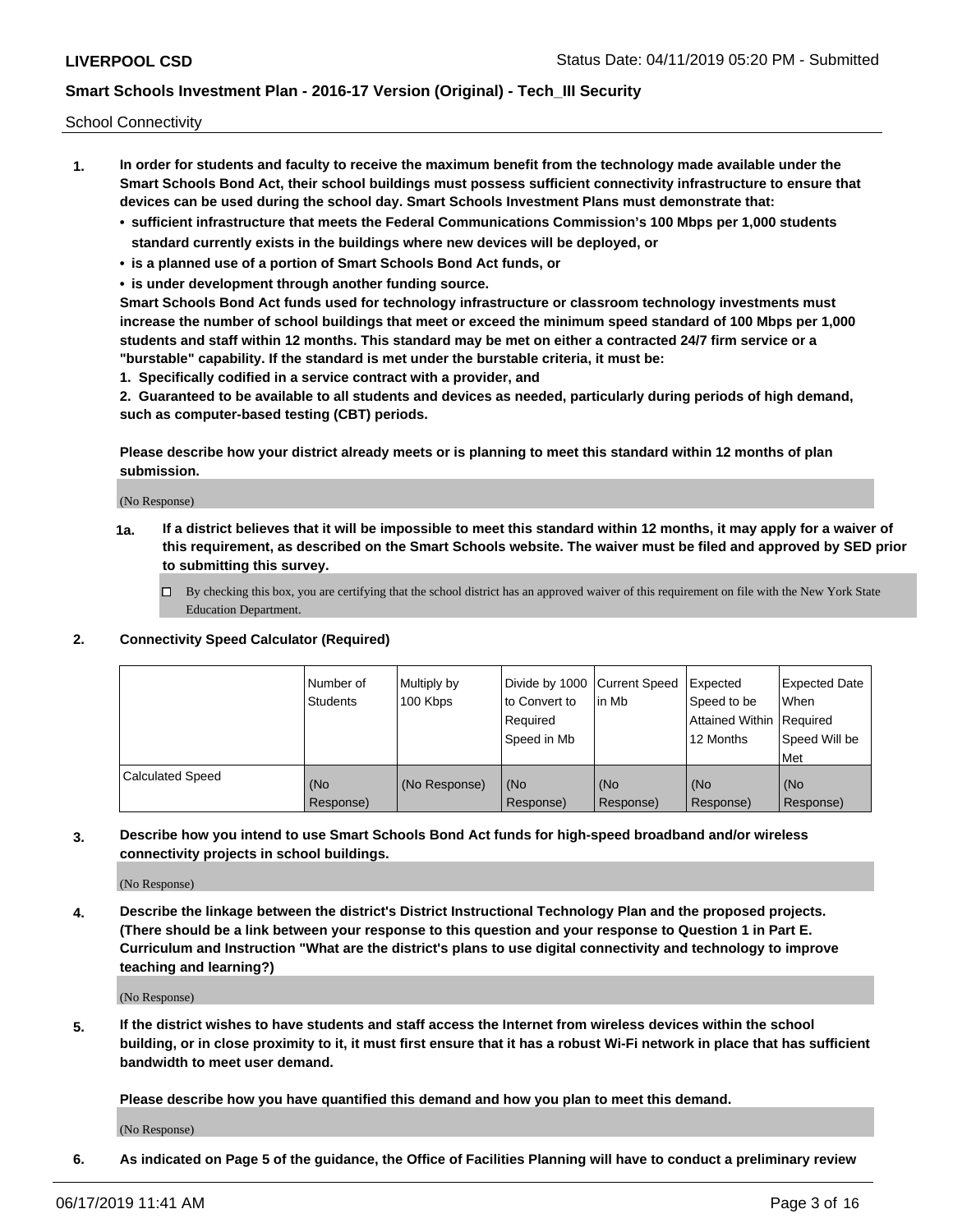School Connectivity

**of all capital projects, including connectivity projects.**

**Please indicate on a separate row each project number given to you by the Office of Facilities Planning.**

| Project Number |  |
|----------------|--|
|                |  |
| (No Response)  |  |
|                |  |

**7. Certain high-tech security and connectivity infrastructure projects may be eligible for an expedited review process as determined by the Office of Facilities Planning.**

**Was your project deemed eligible for streamlined review?**

(No Response)

**8. Include the name and license number of the architect or engineer of record.**

| Name          | License Number |
|---------------|----------------|
| (No Response) | (No Response)  |

**9. If you are submitting an allocation for School Connectivity complete this table. Note that the calculated Total at the bottom of the table must equal the Total allocation for this category that you entered in the SSIP Overview overall budget.** 

|                                            | Sub-              |
|--------------------------------------------|-------------------|
|                                            | <b>Allocation</b> |
| Network/Access Costs                       | (No Response)     |
| <b>Outside Plant Costs</b>                 | (No Response)     |
| School Internal Connections and Components | (No Response)     |
| <b>Professional Services</b>               | (No Response)     |
| Testing                                    | (No Response)     |
| <b>Other Upfront Costs</b>                 | (No Response)     |
| <b>Other Costs</b>                         | (No Response)     |
| Totals:                                    | 0                 |

**10. Please detail the type, quantity, per unit cost and total cost of the eligible items under each sub-category. This is especially important for any expenditures listed under the "Other" category. All expenditures must be eligible for tax-exempt financing to be reimbursed through the SSBA. Sufficient detail must be provided so that we can verify this is the case. If you have any questions, please contact us directly through smartschools@nysed.gov. NOTE: Wireless Access Points should be included in this category, not under Classroom Educational Technology, except those that will be loaned/purchased for nonpublic schools.**

| Select the allowable expenditure | Item to be purchased | Quantity      | Cost per Item | <b>Total Cost</b> |
|----------------------------------|----------------------|---------------|---------------|-------------------|
| type.                            |                      |               |               |                   |
| Repeat to add another item under |                      |               |               |                   |
| each type.                       |                      |               |               |                   |
| (No Response)                    | (No Response)        | (No Response) | (No Response) | (No Response)     |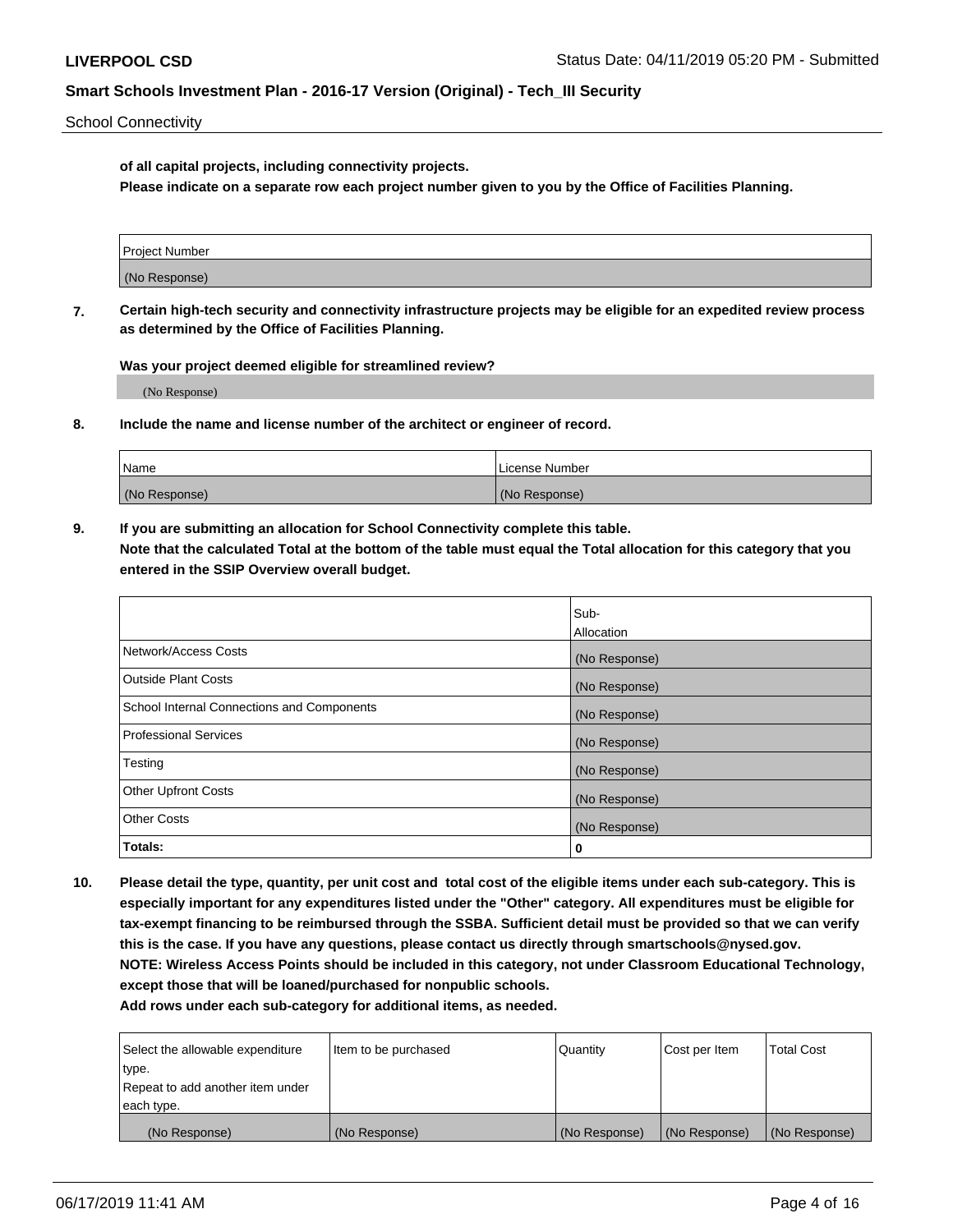Community Connectivity (Broadband and Wireless)

**1. Describe how you intend to use Smart Schools Bond Act funds for high-speed broadband and/or wireless connectivity projects in the community.**

(No Response)

**2. Please describe how the proposed project(s) will promote student achievement and increase student and/or staff access to the Internet in a manner that enhances student learning and/or instruction outside of the school day and/or school building.**

(No Response)

**3. Community connectivity projects must comply with all the necessary local building codes and regulations (building and related permits are not required prior to plan submission).**

 $\Box$  I certify that we will comply with all the necessary local building codes and regulations.

**4. Please describe the physical location of the proposed investment.**

(No Response)

**5. Please provide the initial list of partners participating in the Community Connectivity Broadband Project, along with their Federal Tax Identification (Employer Identification) number.**

| <b>Project Partners</b> | l Federal ID # |
|-------------------------|----------------|
| (No Response)           | (No Response)  |

**6. If you are submitting an allocation for Community Connectivity, complete this table.**

**Note that the calculated Total at the bottom of the table must equal the Total allocation for this category that you entered in the SSIP Overview overall budget.**

|                                    | Sub-Allocation |
|------------------------------------|----------------|
| Network/Access Costs               | (No Response)  |
| <b>Outside Plant Costs</b>         | (No Response)  |
| <b>Tower Costs</b>                 | (No Response)  |
| <b>Customer Premises Equipment</b> | (No Response)  |
| <b>Professional Services</b>       | (No Response)  |
| Testing                            | (No Response)  |
| <b>Other Upfront Costs</b>         | (No Response)  |
| <b>Other Costs</b>                 | (No Response)  |
| Totals:                            | 0              |

**7. Please detail the type, quantity, per unit cost and total cost of the eligible items under each sub-category. This is especially important for any expenditures listed under the "Other" category. All expenditures must be capital-bond eligible to be reimbursed through the SSBA. If you have any questions, please contact us directly through smartschools@nysed.gov.**

| Select the allowable expenditure | Item to be purchased | Quantity      | Cost per Item | <b>Total Cost</b> |
|----------------------------------|----------------------|---------------|---------------|-------------------|
| type.                            |                      |               |               |                   |
| Repeat to add another item under |                      |               |               |                   |
| each type.                       |                      |               |               |                   |
| (No Response)                    | (No Response)        | (No Response) | (No Response) | (No Response)     |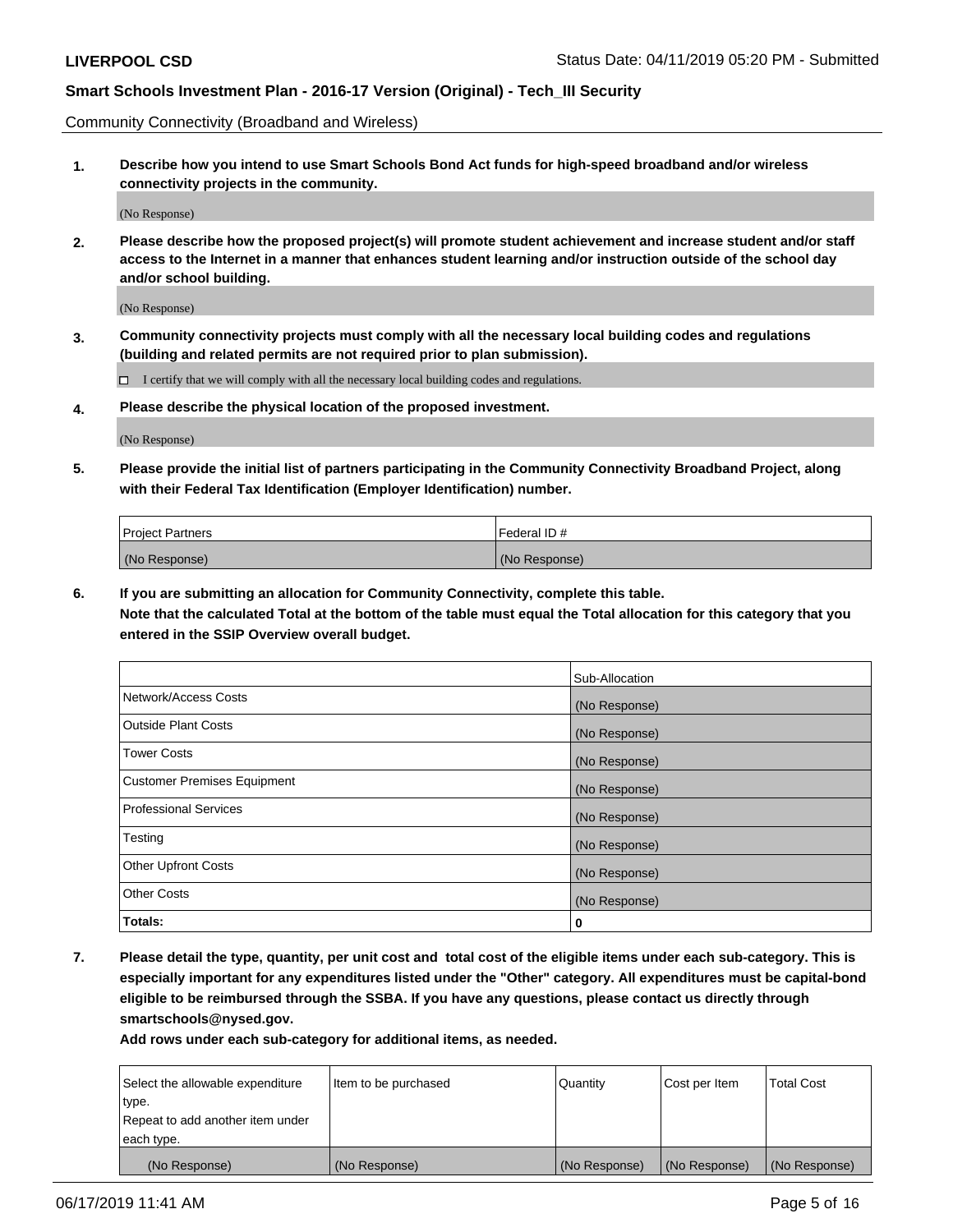### Classroom Learning Technology

**1. In order for students and faculty to receive the maximum benefit from the technology made available under the Smart Schools Bond Act, their school buildings must possess sufficient connectivity infrastructure to ensure that devices can be used during the school day. Smart Schools Investment Plans must demonstrate that sufficient infrastructure that meets the Federal Communications Commission's 100 Mbps per 1,000 students standard currently exists in the buildings where new devices will be deployed, or is a planned use of a portion of Smart Schools Bond Act funds, or is under development through another funding source. Smart Schools Bond Act funds used for technology infrastructure or classroom technology investments must increase the number of school buildings that meet or exceed the minimum speed standard of 100 Mbps per 1,000 students and staff within 12 months. This standard may be met on either a contracted 24/7 firm service or a**

**"burstable" capability. If the standard is met under the burstable criteria, it must be:**

**1. Specifically codified in a service contract with a provider, and**

**2. Guaranteed to be available to all students and devices as needed, particularly during periods of high demand, such as computer-based testing (CBT) periods.**

**Please describe how your district already meets or is planning to meet this standard within 12 months of plan submission.**

(No Response)

- **1a. If a district believes that it will be impossible to meet this standard within 12 months, it may apply for a waiver of this requirement, as described on the Smart Schools website. The waiver must be filed and approved by SED prior to submitting this survey.**
	- By checking this box, you are certifying that the school district has an approved waiver of this requirement on file with the New York State Education Department.

#### **2. Connectivity Speed Calculator (Required)**

|                         | I Number of<br>Students | Multiply by<br>100 Kbps | to Convert to<br>Required<br>Speed in Mb | Divide by 1000 Current Speed Expected<br>lin Mb | Speed to be<br>Attained Within Required<br>12 Months | <b>Expected Date</b><br>When<br>Speed Will be<br>Met |
|-------------------------|-------------------------|-------------------------|------------------------------------------|-------------------------------------------------|------------------------------------------------------|------------------------------------------------------|
| <b>Calculated Speed</b> | (No<br>Response)        | (No Response)           | (No<br>Response)                         | (No<br>Response)                                | (No<br>Response)                                     | (No<br>Response)                                     |

**3. If the district wishes to have students and staff access the Internet from wireless devices within the school building, or in close proximity to it, it must first ensure that it has a robust Wi-Fi network in place that has sufficient bandwidth to meet user demand.**

**Please describe how you have quantified this demand and how you plan to meet this demand.**

(No Response)

**4. All New York State public school districts are required to complete and submit an Instructional Technology Plan survey to the New York State Education Department in compliance with Section 753 of the Education Law and per Part 100.12 of the Commissioner's Regulations.**

**Districts that include educational technology purchases as part of their Smart Schools Investment Plan must have a submitted and approved Instructional Technology Plan survey on file with the New York State Education Department.**

- $\Box$  By checking this box, you are certifying that the school district has an approved Instructional Technology Plan survey on file with the New York State Education Department.
- **5. Describe the devices you intend to purchase and their compatibility with existing or planned platforms or systems. Specifically address the adequacy of each facility's electrical, HVAC and other infrastructure necessary to install and support the operation of the planned technology.**

(No Response)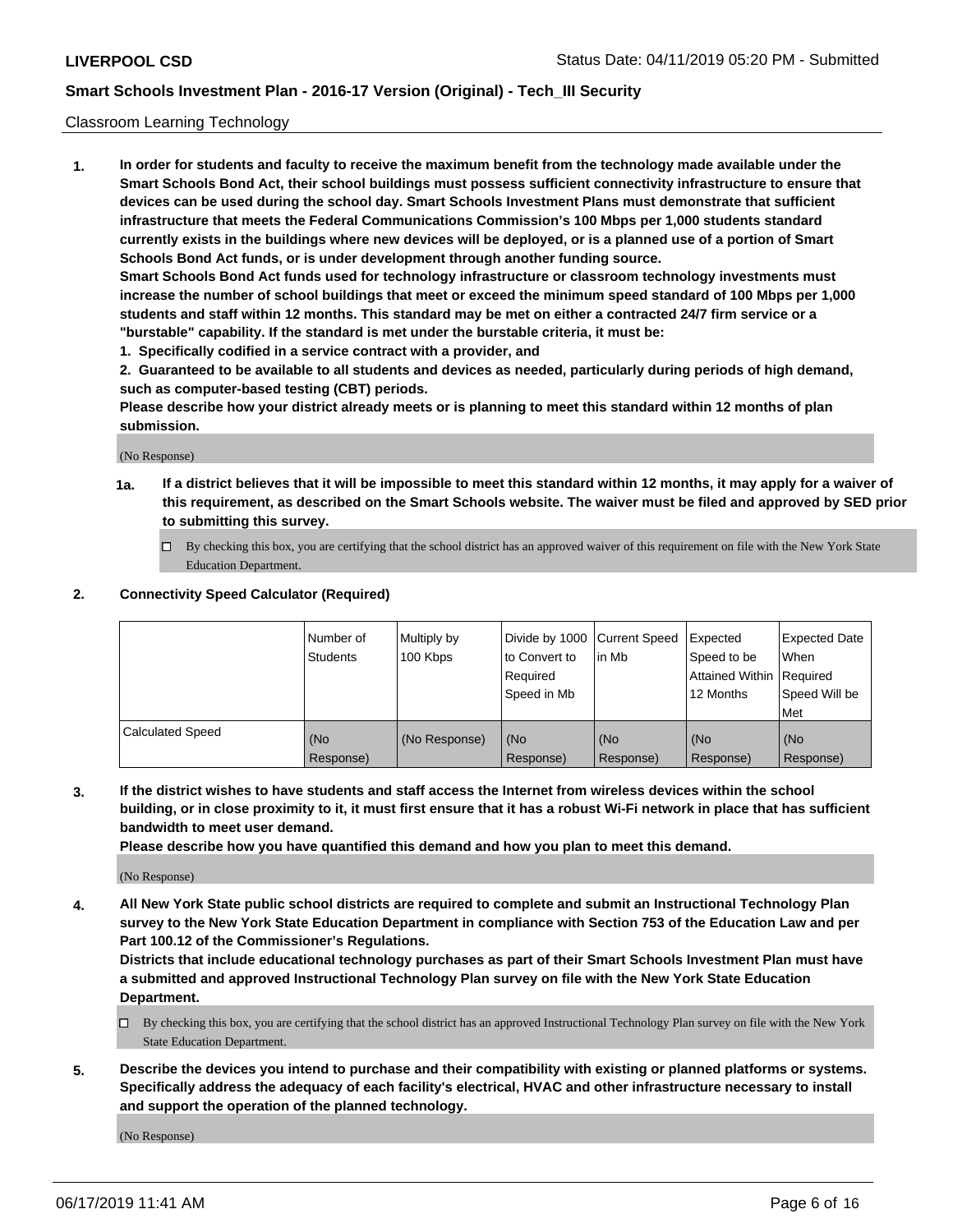#### Classroom Learning Technology

- **6. Describe how the proposed technology purchases will:**
	- **> enhance differentiated instruction;**
	- **> expand student learning inside and outside the classroom;**
	- **> benefit students with disabilities and English language learners; and**
	- **> contribute to the reduction of other learning gaps that have been identified within the district.**

**The expectation is that districts will place a priority on addressing the needs of students who struggle to succeed in a rigorous curriculum. Responses in this section should specifically address this concern and align with the district's Instructional Technology Plan (in particular Question 2 of E. Curriculum and Instruction: "Does the district's instructional technology plan address the needs of students with disabilities to ensure equitable access to instruction, materials and assessments?" and Question 3 of the same section: "Does the district's instructional technology plan address the provision of assistive technology specifically for students with disabilities to ensure access to and participation in the general curriculum?"**

(No Response)

**7. Where appropriate, describe how the proposed technology purchases will enhance ongoing communication with parents and other stakeholders and help the district facilitate technology-based regional partnerships, including distance learning and other efforts.**

(No Response)

**8. Describe the district's plan to provide professional development to ensure that administrators, teachers and staff can employ the technology purchased to enhance instruction successfully.**

**Note: This response should be aligned and expanded upon in accordance with your district's response to Question 1 of F. Professional Development of your Instructional Technology Plan: "Please provide a summary of professional development offered to teachers and staff, for the time period covered by this plan, to support technology to enhance teaching and learning. Please include topics, audience and method of delivery within your summary."**

(No Response)

- **9. Districts must contact the SUNY/CUNY teacher preparation program that supplies the largest number of the district's new teachers to request advice on innovative uses and best practices at the intersection of pedagogy and educational technology.**
	- By checking this box, you certify that you have contacted the SUNY/CUNY teacher preparation program that supplies the largest number of your new teachers to request advice on these issues.
	- **9a. Please enter the name of the SUNY or CUNY Institution that you contacted.**

(No Response)

**9b. Enter the primary Institution phone number.**

(No Response)

**9c. Enter the name of the contact person with whom you consulted and/or will be collaborating with on innovative uses of technology and best practices.**

(No Response)

**10. A district whose Smart Schools Investment Plan proposes the purchase of technology devices and other hardware must account for nonpublic schools in the district.**

**Are there nonpublic schools within your school district?**

Yes

 $\square$  No

**11. Nonpublic Classroom Technology Loan Calculator**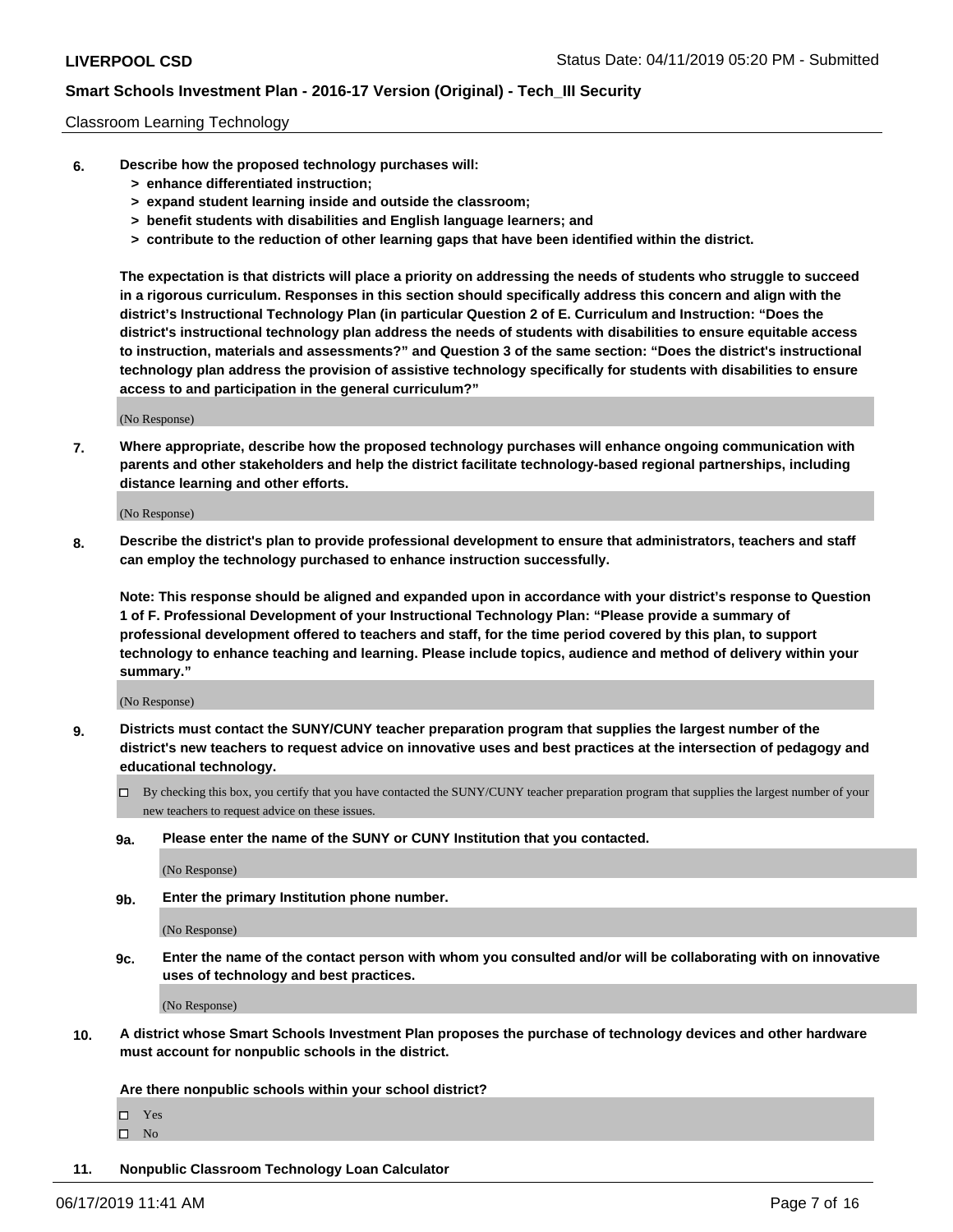### Classroom Learning Technology

**The Smart Schools Bond Act provides that any Classroom Learning Technology purchases made using Smart Schools funds shall be lent, upon request, to nonpublic schools in the district. However, no school district shall be required to loan technology in amounts greater than the total obtained and spent on technology pursuant to the Smart Schools Bond Act and the value of such loan may not exceed the total of \$250 multiplied by the nonpublic school enrollment in the base year at the time of enactment. See:**

**http://www.p12.nysed.gov/mgtserv/smart\_schools/docs/Smart\_Schools\_Bond\_Act\_Guidance\_04.27.15\_Final.pdf.**

|                                       | 1. Classroom<br>Technology<br>Sub-allocation | 2. Public<br>l Enrollment<br>(2014-15) | l 3. Nonpublic<br>l Enrollment<br>$(2014 - 15)$ | l 4. Sum of<br>l Public and<br>l Nonpublic<br>Enrollment                                      | 15. Total Per<br>Pupil Sub-<br>l allocation | l 6. Total<br>Nonpublic Loan<br>Amount |
|---------------------------------------|----------------------------------------------|----------------------------------------|-------------------------------------------------|-----------------------------------------------------------------------------------------------|---------------------------------------------|----------------------------------------|
| Calculated Nonpublic Loan<br>l Amount |                                              |                                        |                                                 | (No Response)   (No Response)   (No Response)   (No Response)   (No Response)   (No Response) |                                             |                                        |

**12. To ensure the sustainability of technology purchases made with Smart Schools funds, districts must demonstrate a long-term plan to maintain and replace technology purchases supported by Smart Schools Bond Act funds. This sustainability plan shall demonstrate a district's capacity to support recurring costs of use that are ineligible for Smart Schools Bond Act funding such as device maintenance, technical support, Internet and wireless fees, maintenance of hotspots, staff professional development, building maintenance and the replacement of incidental items. Further, such a sustainability plan shall include a long-term plan for the replacement of purchased devices and equipment at the end of their useful life with other funding sources.**

 $\Box$  By checking this box, you certify that the district has a sustainability plan as described above.

**13. Districts must ensure that devices purchased with Smart Schools Bond funds will be distributed, prepared for use, maintained and supported appropriately. Districts must maintain detailed device inventories in accordance with generally accepted accounting principles.**

By checking this box, you certify that the district has a distribution and inventory management plan and system in place.

**14. If you are submitting an allocation for Classroom Learning Technology complete this table. Note that the calculated Total at the bottom of the table must equal the Total allocation for this category that you entered in the SSIP Overview overall budget.**

|                          | Sub-Allocation |
|--------------------------|----------------|
| Interactive Whiteboards  | (No Response)  |
| <b>Computer Servers</b>  | (No Response)  |
| <b>Desktop Computers</b> | (No Response)  |
| <b>Laptop Computers</b>  | (No Response)  |
| <b>Tablet Computers</b>  | (No Response)  |
| <b>Other Costs</b>       | (No Response)  |
| Totals:                  | 0              |

**15. Please detail the type, quantity, per unit cost and total cost of the eligible items under each sub-category. This is especially important for any expenditures listed under the "Other" category. All expenditures must be capital-bond eligible to be reimbursed through the SSBA. If you have any questions, please contact us directly through smartschools@nysed.gov.**

**Please specify in the "Item to be Purchased" field which specific expenditures and items are planned to meet the district's nonpublic loan requirement, if applicable.**

**NOTE: Wireless Access Points that will be loaned/purchased for nonpublic schools should ONLY be included in this category, not under School Connectivity, where public school districts would list them.**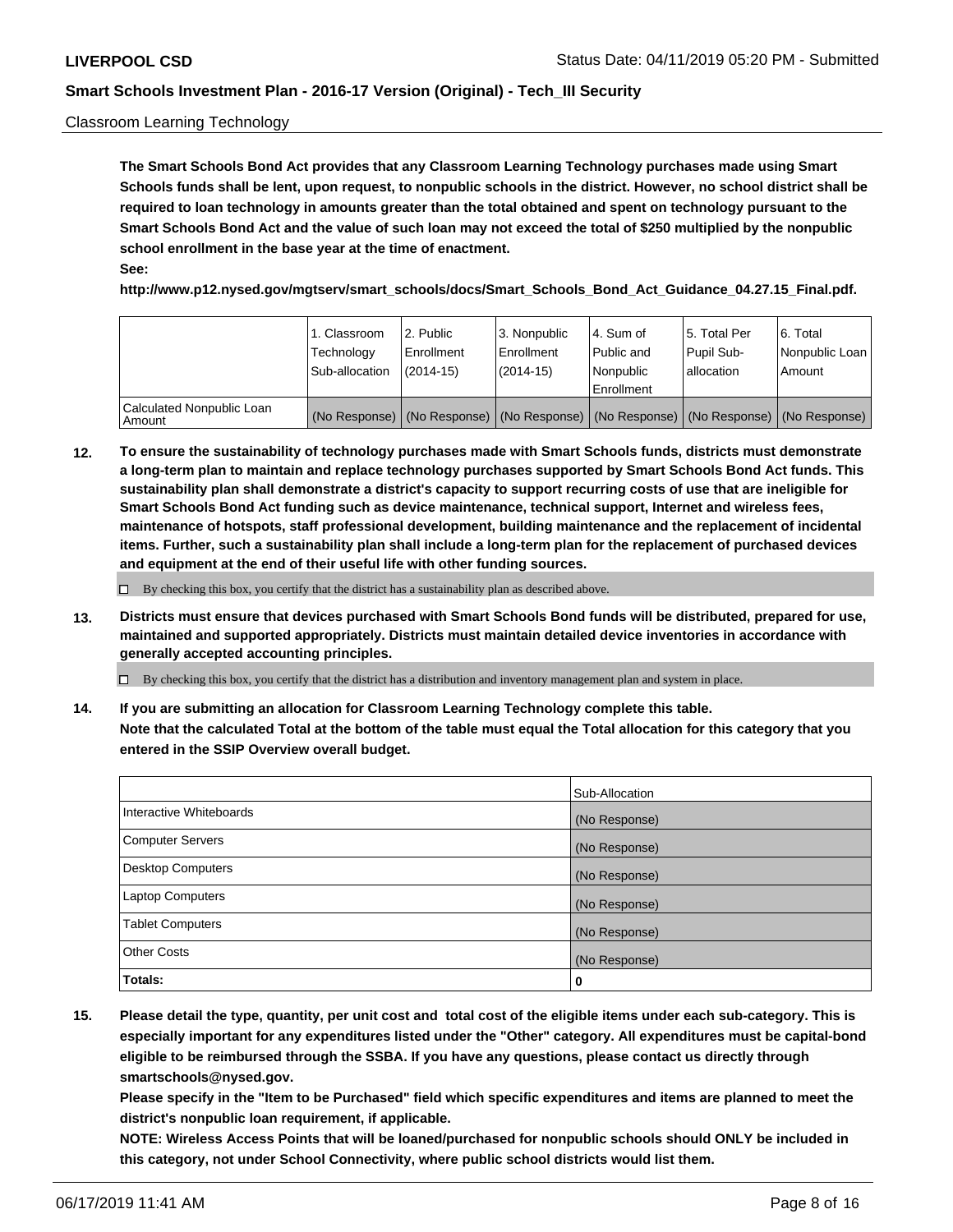Classroom Learning Technology

| Select the allowable expenditure | Iltem to be Purchased | Quantity      | Cost per Item | <b>Total Cost</b> |
|----------------------------------|-----------------------|---------------|---------------|-------------------|
| type.                            |                       |               |               |                   |
| Repeat to add another item under |                       |               |               |                   |
| each type.                       |                       |               |               |                   |
| (No Response)                    | (No Response)         | (No Response) | (No Response) | (No Response)     |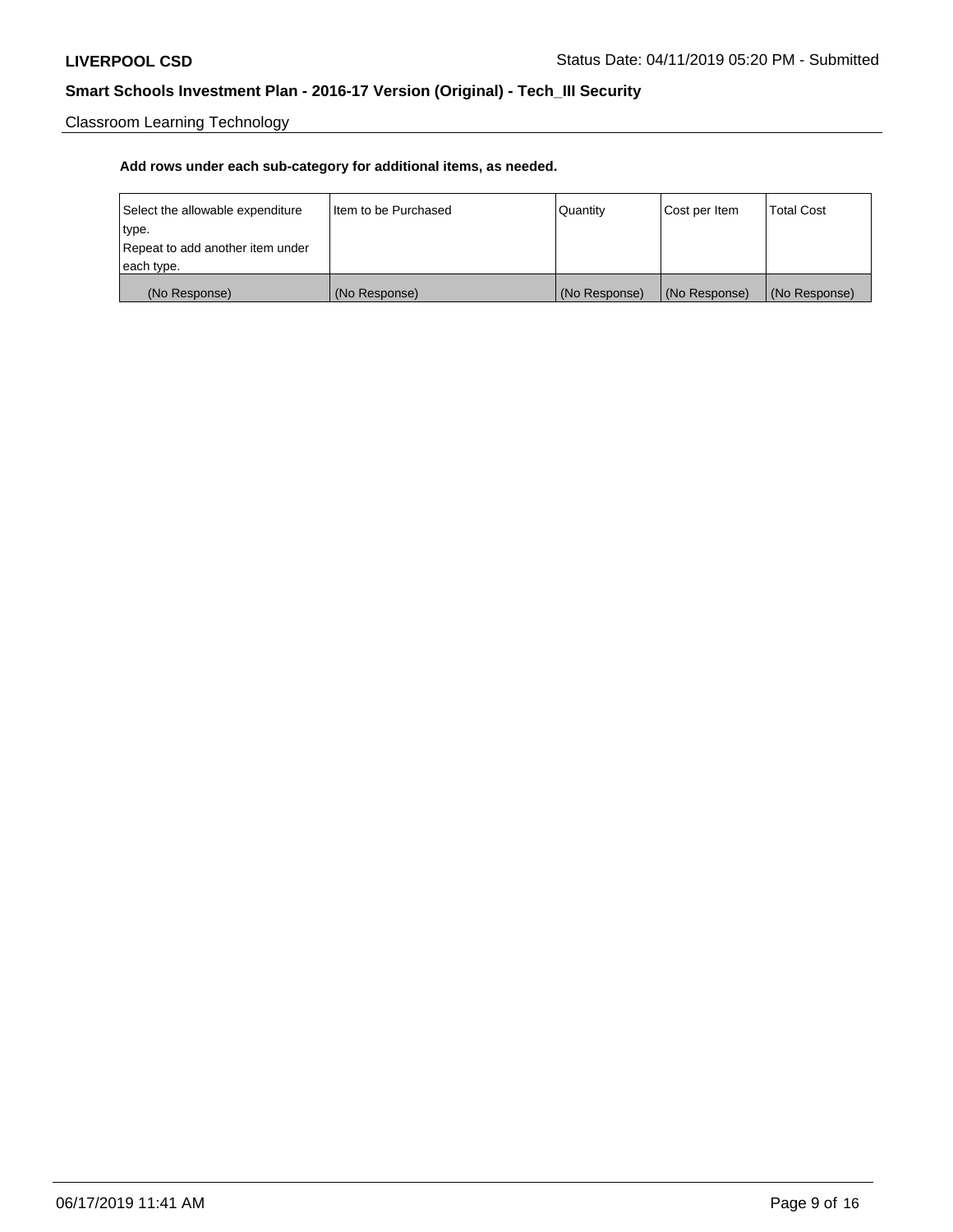#### Pre-Kindergarten Classrooms

**1. Provide information regarding how and where the district is currently serving pre-kindergarten students and justify the need for additional space with enrollment projections over 3 years.**

(No Response)

- **2. Describe the district's plan to construct, enhance or modernize education facilities to accommodate prekindergarten programs. Such plans must include:**
	- **Specific descriptions of what the district intends to do to each space;**
	- **An affirmation that pre-kindergarten classrooms will contain a minimum of 900 square feet per classroom;**
	- **The number of classrooms involved;**
	- **The approximate construction costs per classroom; and**
	- **Confirmation that the space is district-owned or has a long-term lease that exceeds the probable useful life of the improvements.**

(No Response)

**3. Smart Schools Bond Act funds may only be used for capital construction costs. Describe the type and amount of additional funds that will be required to support ineligible ongoing costs (e.g. instruction, supplies) associated with any additional pre-kindergarten classrooms that the district plans to add.**

(No Response)

**4. All plans and specifications for the erection, repair, enlargement or remodeling of school buildings in any public school district in the State must be reviewed and approved by the Commissioner. Districts that plan capital projects using their Smart Schools Bond Act funds will undergo a Preliminary Review Process by the Office of Facilities Planning.**

**Please indicate on a separate row each project number given to you by the Office of Facilities Planning.**

| Project Number |  |
|----------------|--|
| (No Response)  |  |
|                |  |

**5. If you have made an allocation for Pre-Kindergarten Classrooms, complete this table.**

**Note that the calculated Total at the bottom of the table must equal the Total allocation for this category that you entered in the SSIP Overview overall budget.**

|                                          | Sub-Allocation |
|------------------------------------------|----------------|
| Construct Pre-K Classrooms               | (No Response)  |
| Enhance/Modernize Educational Facilities | (No Response)  |
| <b>Other Costs</b>                       | (No Response)  |
| Totals:                                  | 0              |

**6. Please detail the type, quantity, per unit cost and total cost of the eligible items under each sub-category. This is especially important for any expenditures listed under the "Other" category. All expenditures must be capital-bond eligible to be reimbursed through the SSBA. If you have any questions, please contact us directly through smartschools@nysed.gov.**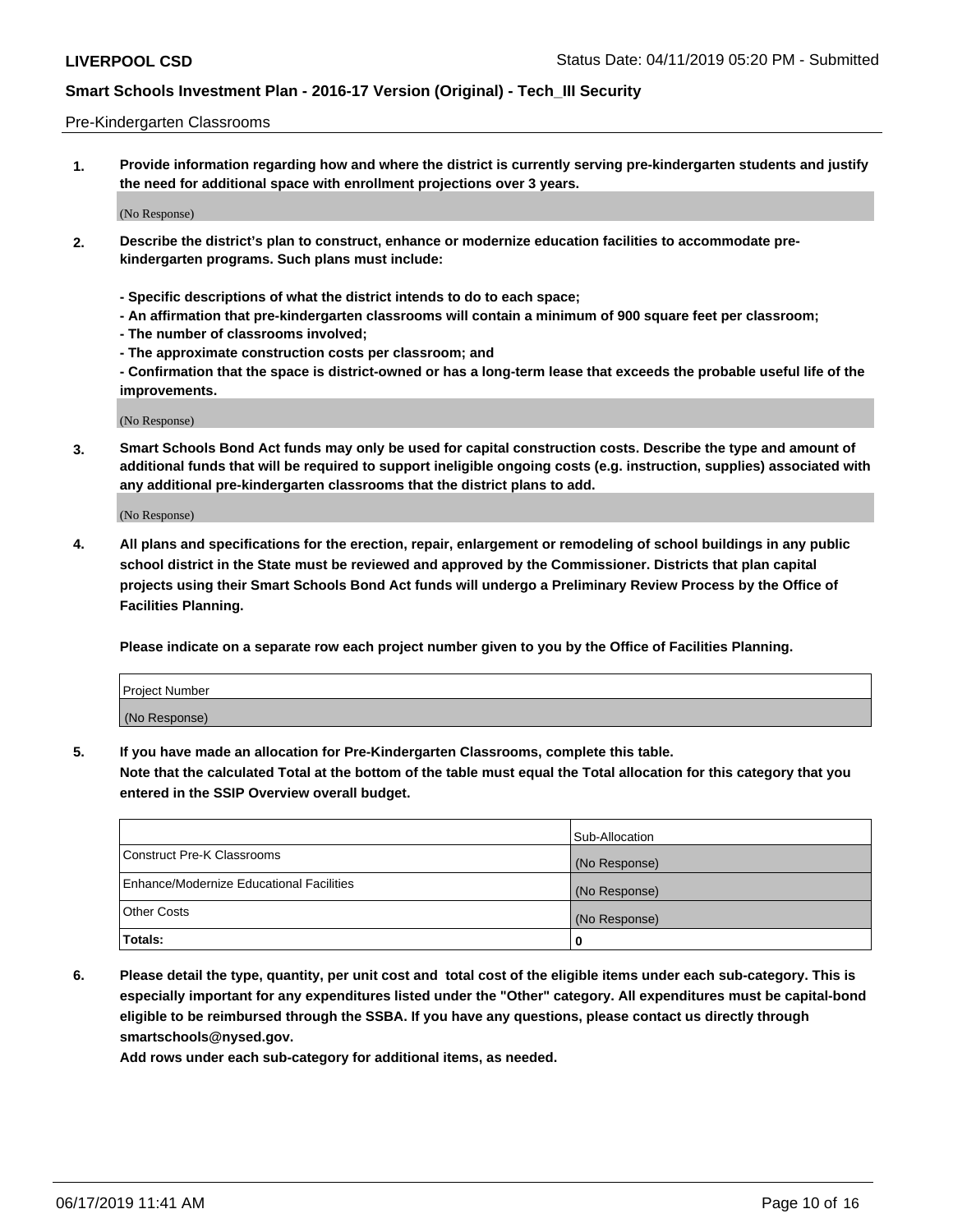Pre-Kindergarten Classrooms

| Select the allowable expenditure | Item to be purchased | Quantity      | Cost per Item | <b>Total Cost</b> |
|----------------------------------|----------------------|---------------|---------------|-------------------|
| type.                            |                      |               |               |                   |
| Repeat to add another item under |                      |               |               |                   |
| each type.                       |                      |               |               |                   |
| (No Response)                    | (No Response)        | (No Response) | (No Response) | (No Response)     |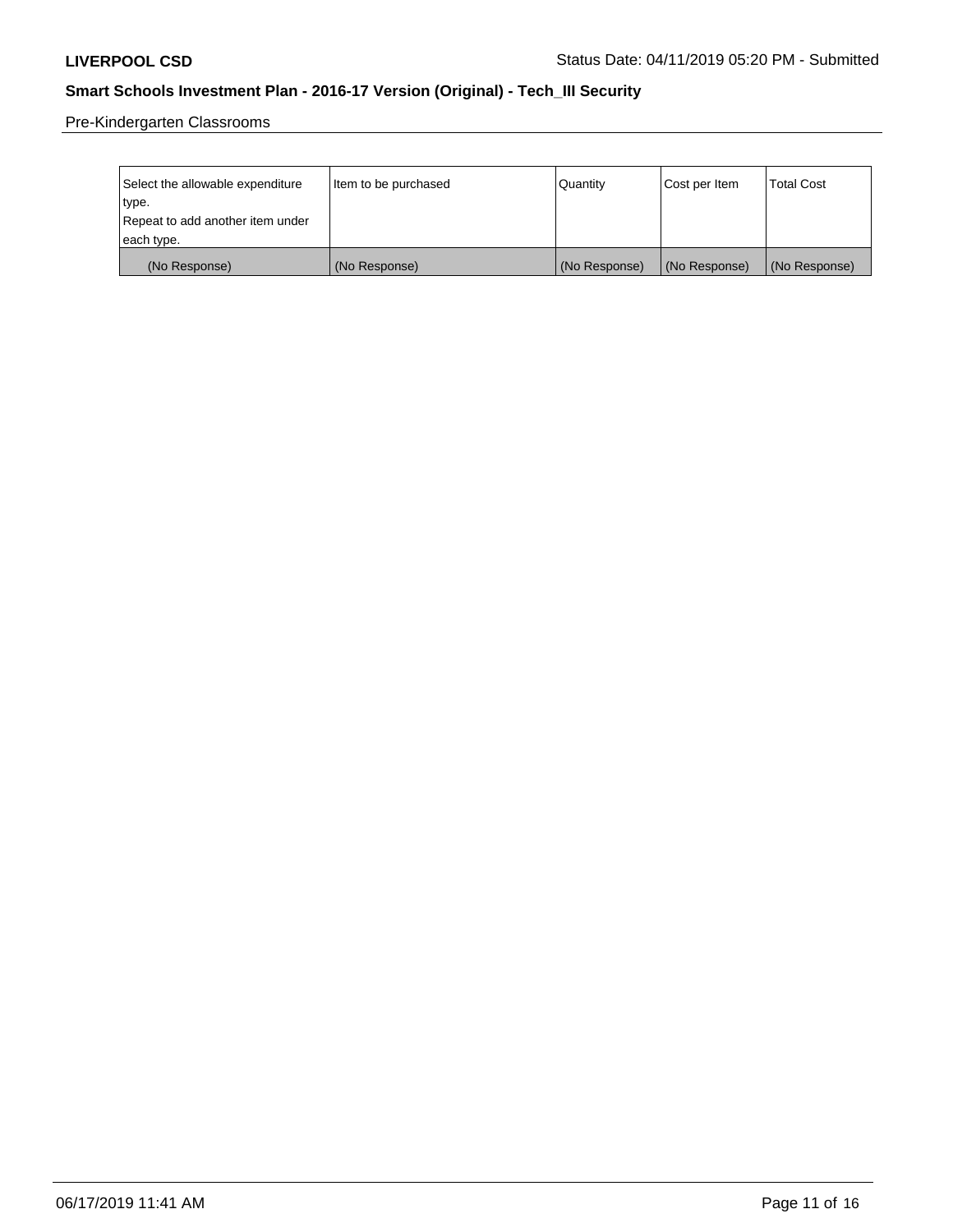Replace Transportable Classrooms

**1. Describe the district's plan to construct, enhance or modernize education facilities to provide high-quality instructional space by replacing transportable classrooms.**

(No Response)

**2. All plans and specifications for the erection, repair, enlargement or remodeling of school buildings in any public school district in the State must be reviewed and approved by the Commissioner. Districts that plan capital projects using their Smart Schools Bond Act funds will undergo a Preliminary Review Process by the Office of Facilities Planning.**

**Please indicate on a separate row each project number given to you by the Office of Facilities Planning.**

| Project Number |  |
|----------------|--|
|                |  |
| (No Response)  |  |

**3. For large projects that seek to blend Smart Schools Bond Act dollars with other funds, please note that Smart Schools Bond Act funds can be allocated on a pro rata basis depending on the number of new classrooms built that directly replace transportable classroom units.**

**If a district seeks to blend Smart Schools Bond Act dollars with other funds describe below what other funds are being used and what portion of the money will be Smart Schools Bond Act funds.**

(No Response)

**4. If you have made an allocation for Replace Transportable Classrooms, complete this table. Note that the calculated Total at the bottom of the table must equal the Total allocation for this category that you entered in the SSIP Overview overall budget.**

|                                                | Sub-Allocation |
|------------------------------------------------|----------------|
| Construct New Instructional Space              | (No Response)  |
| Enhance/Modernize Existing Instructional Space | (No Response)  |
| <b>Other Costs</b>                             | (No Response)  |
| Totals:                                        | 0              |

**5. Please detail the type, quantity, per unit cost and total cost of the eligible items under each sub-category. This is especially important for any expenditures listed under the "Other" category. All expenditures must be capital-bond eligible to be reimbursed through the SSBA. If you have any questions, please contact us directly through smartschools@nysed.gov.**

| Select the allowable expenditure | Item to be purchased | l Quantitv    | Cost per Item | <b>Total Cost</b> |
|----------------------------------|----------------------|---------------|---------------|-------------------|
| type.                            |                      |               |               |                   |
| Repeat to add another item under |                      |               |               |                   |
| each type.                       |                      |               |               |                   |
| (No Response)                    | (No Response)        | (No Response) | (No Response) | (No Response)     |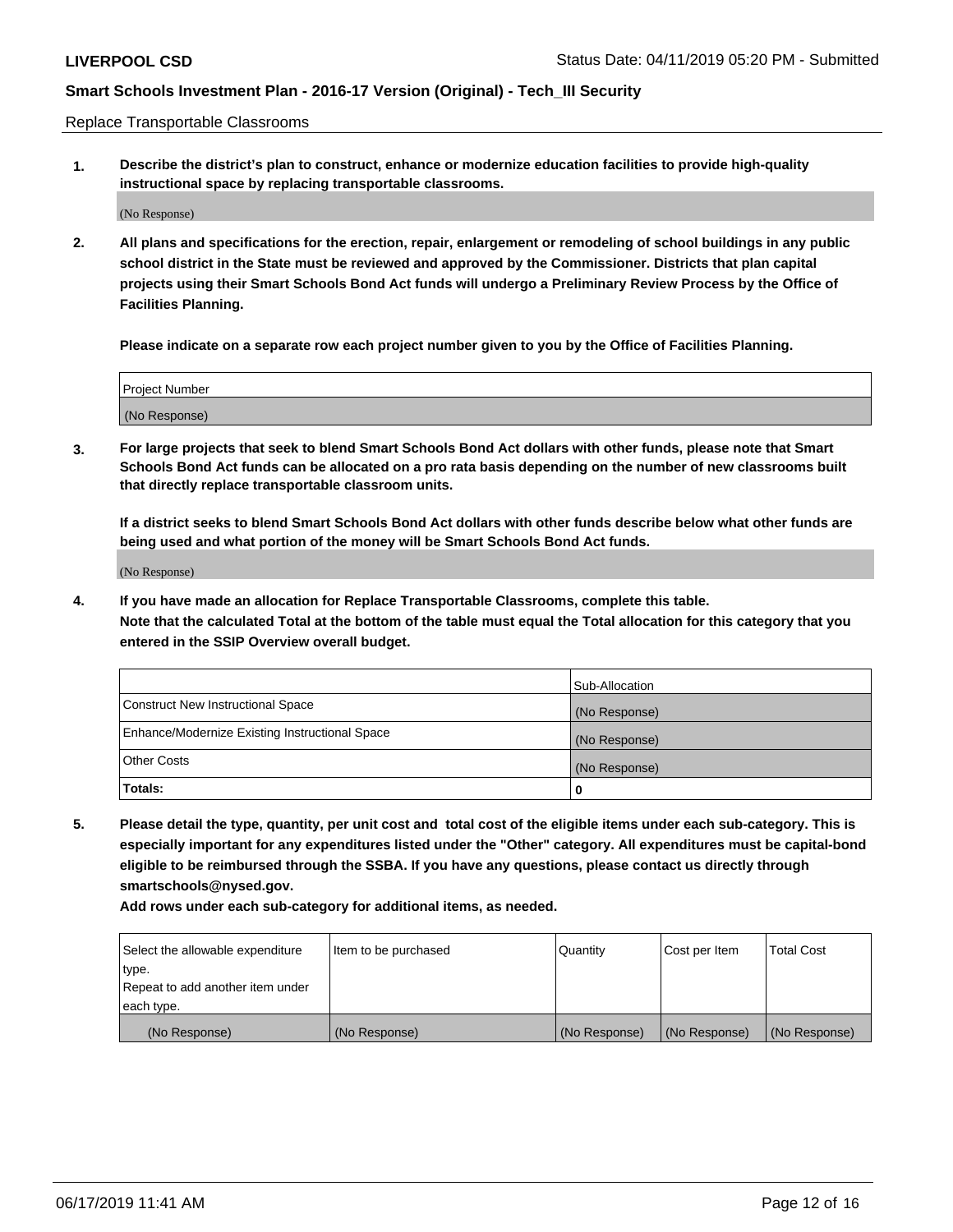#### High-Tech Security Features

### **1. Describe how you intend to use Smart Schools Bond Act funds to install high-tech security features in school buildings and on school campuses.**

Currently, the District has four video surveillance systems that do not communicate with each other. In order to view specific locations individuals will have to log in and out of each of these systems to get a complete view of any incident. These individual and outdated systems have not provided the level of security needed for our student population. The District has started the standardization but due to the aged and non-centralized security camera system, the District will replace all outdated analog cameras with newer IP based cameras for school buildings.

**2. All plans and specifications for the erection, repair, enlargement or remodeling of school buildings in any public school district in the State must be reviewed and approved by the Commissioner. Districts that plan capital projects using their Smart Schools Bond Act funds will undergo a Preliminary Review Process by the Office of Facilities Planning.** 

**Please indicate on a separate row each project number given to you by the Office of Facilities Planning.**

| <b>Project Number</b> |  |
|-----------------------|--|
| 42-15-01-06-7-999-BA1 |  |

- **3. Was your project deemed eligible for streamlined Review?**
	- Yes
	- $\square$  No
	- **3a. Districts with streamlined projects must certify that they have reviewed all installations with their licensed architect or engineer of record, and provide that person's name and license number. The licensed professional must review the products and proposed method of installation prior to implementation and review the work during and after completion in order to affirm that the work was code-compliant, if requested.**
		- By checking this box, you certify that the district has reviewed all installations with a licensed architect or engineer of record.
- **4. Include the name and license number of the architect or engineer of record.**

| Name                | License Number |
|---------------------|----------------|
| Nicholas Signorelli | 24017          |

**5. If you have made an allocation for High-Tech Security Features, complete this table.**

**Note that the calculated Total at the bottom of the table must equal the Total allocation for this category that you entered in the SSIP Overview overall budget.**

|                                                      | Sub-Allocation |
|------------------------------------------------------|----------------|
| Capital-Intensive Security Project (Standard Review) | $\Omega$       |
| <b>Electronic Security System</b>                    | 1,292,481      |
| <b>Entry Control System</b>                          | $\Omega$       |
| Approved Door Hardening Project                      | $\Omega$       |
| <b>Other Costs</b>                                   | 154,708        |
| <b>Totals:</b>                                       | 1,447,189      |

**6. Please detail the type, quantity, per unit cost and total cost of the eligible items under each sub-category. This is especially important for any expenditures listed under the "Other" category. All expenditures must be capital-bond eligible to be reimbursed through the SSBA. If you have any questions, please contact us directly through smartschools@nysed.gov.**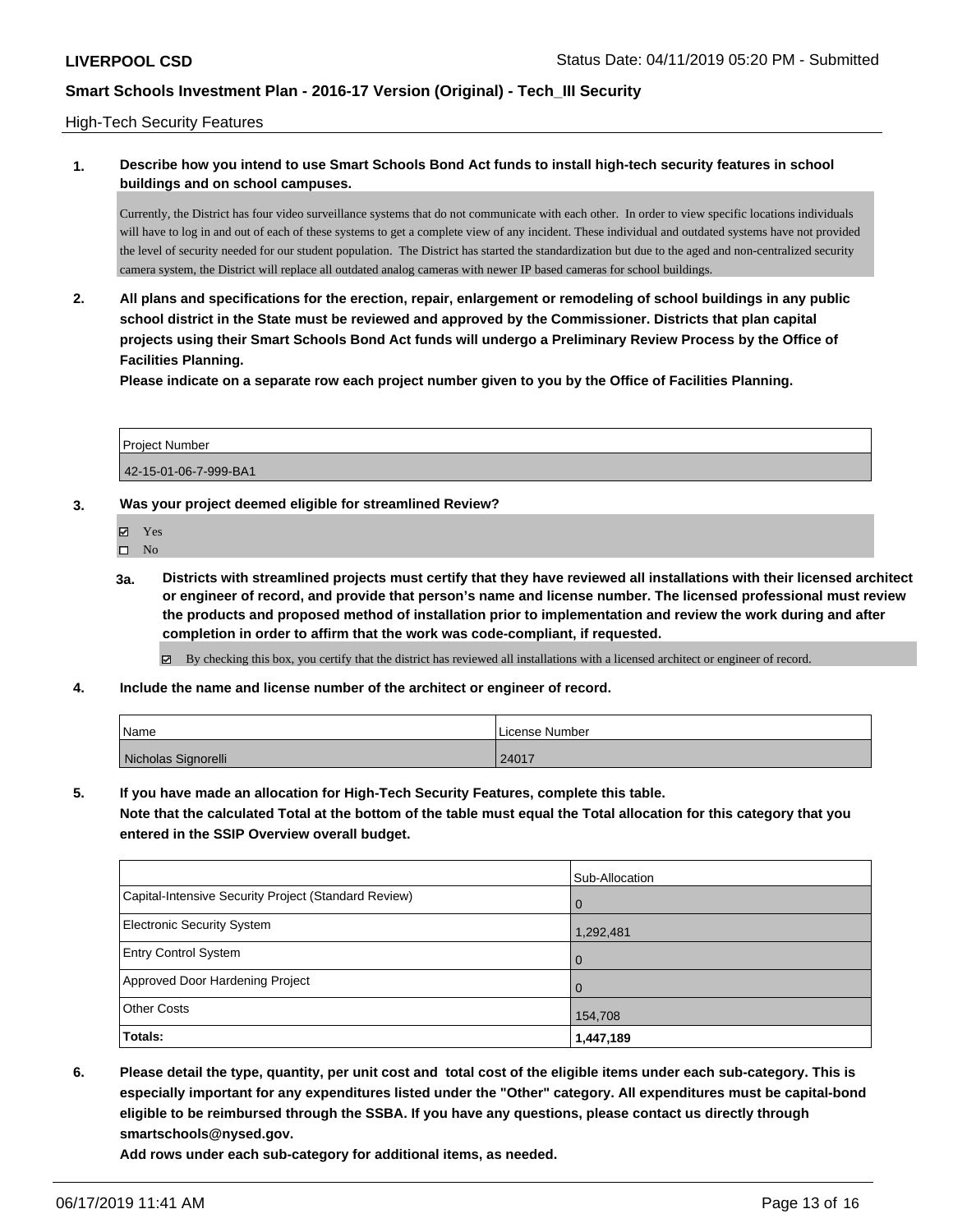High-Tech Security Features

| Select the allowable expenditure<br>type.<br>Repeat to add another item under<br>each type. | Item to be purchased                                                                                                                                                           | Quantity | Cost per Item | <b>Total Cost</b> |
|---------------------------------------------------------------------------------------------|--------------------------------------------------------------------------------------------------------------------------------------------------------------------------------|----------|---------------|-------------------|
| <b>Electronic Security System</b>                                                           | Avigilon: 4K (8 MP) H.264 HD Pro with<br><b>LightCatcher Technology</b>                                                                                                        | 15.00    | 1,867         | 28,005            |
| <b>Electronic Security System</b>                                                           | Avigilon: 5.0 Megapixel, LightCatcher,<br>4.3-8mm f/1.8 P-iris lens, Indoor<br>Dome, Self-Learning Video Analytics                                                             | 63.00    | 855           | 53,865            |
| <b>Electronic Security System</b>                                                           | Avigilon: ACC 6 Enterprise license for<br>up to 1 camera channels                                                                                                              | 5.00     | 300           | 1,500             |
| <b>Electronic Security System</b>                                                           | Avigilon: ACC 6 Enterprise license for<br>up to 16 camera channels                                                                                                             | 9.00     | 4,024         | 36,216            |
| <b>Electronic Security System</b>                                                           | Avigilon: ACC 6 Enterprise license for<br>up to 24 camera channels                                                                                                             | 5.00     | 5,993         | 29,965            |
| <b>Electronic Security System</b>                                                           | Avigilon: ACC 6 Enterprise license for<br>up to 4 camera channels                                                                                                              | 2.00     | 1,034         | 2,068             |
| <b>Electronic Security System</b>                                                           | Avigilon: ACC 6 Enterprise license for<br>up to 48 camera channels                                                                                                             | 1.00     | 11,944        | 11,944            |
| <b>Electronic Security System</b>                                                           | Avigilon: ACC 6 Enterprise license for<br>up to 8 camera channels                                                                                                              | 3.00     | 2,050         | 6,150             |
| <b>Electronic Security System</b>                                                           | Avigilon: Large Format Enclosure for<br>HD IP Pro Cameras with<br>12VDC/24VAC Heater, Wall Bracket<br>and Sunshield, Max combined camera<br>and lens length is 12.8" (32.5 cm) | 15.00    | 372           | 5,580             |
| <b>Electronic Security System</b>                                                           | Avigilon: Material budget amount for<br>8mp or 16mp Cameras                                                                                                                    | 269.00   | 2,100         | 564,900           |
| <b>Electronic Security System</b>                                                           | Avigilon: Optional PoE+ power<br>module, Powers full camera enclosure<br>features & camera with a single<br>Ethernet connection                                                | 15.00    | 211           | 3,165             |
| <b>Electronic Security System</b>                                                           | Avigilon: Reinforcing wall mount<br>adapter for ES-HD-HWS-SM, ES-HD-<br>HWS, ES-HD-CWS, ES-HD-HWS-LG<br>& ES-HD-CWS-LG                                                         | 15.00    | 36            | 540               |
| <b>Electronic Security System</b>                                                           | Avigilon: Sigma, 18-35mm, f/1.8, Auto-<br>Iris, Vari Focal                                                                                                                     | 15.00    | 1,486         | 22,290            |
| <b>Electronic Security System</b>                                                           | Avigilon: Single port Gigabit 802.3at<br>PoE Plus injector, Class 4 - NA power<br>cord                                                                                         | 15.00    | 68            | 1,020             |
| <b>Electronic Security System</b>                                                           | Day Automation: Exterior IP Camera<br><b>Termination Kit</b>                                                                                                                   | 15.00    | 99            | 1,485             |
| <b>Electronic Security System</b>                                                           | Day Automation: Interior IP Camera<br><b>Termination Kit</b>                                                                                                                   | 63.00    | 28            | 1,764             |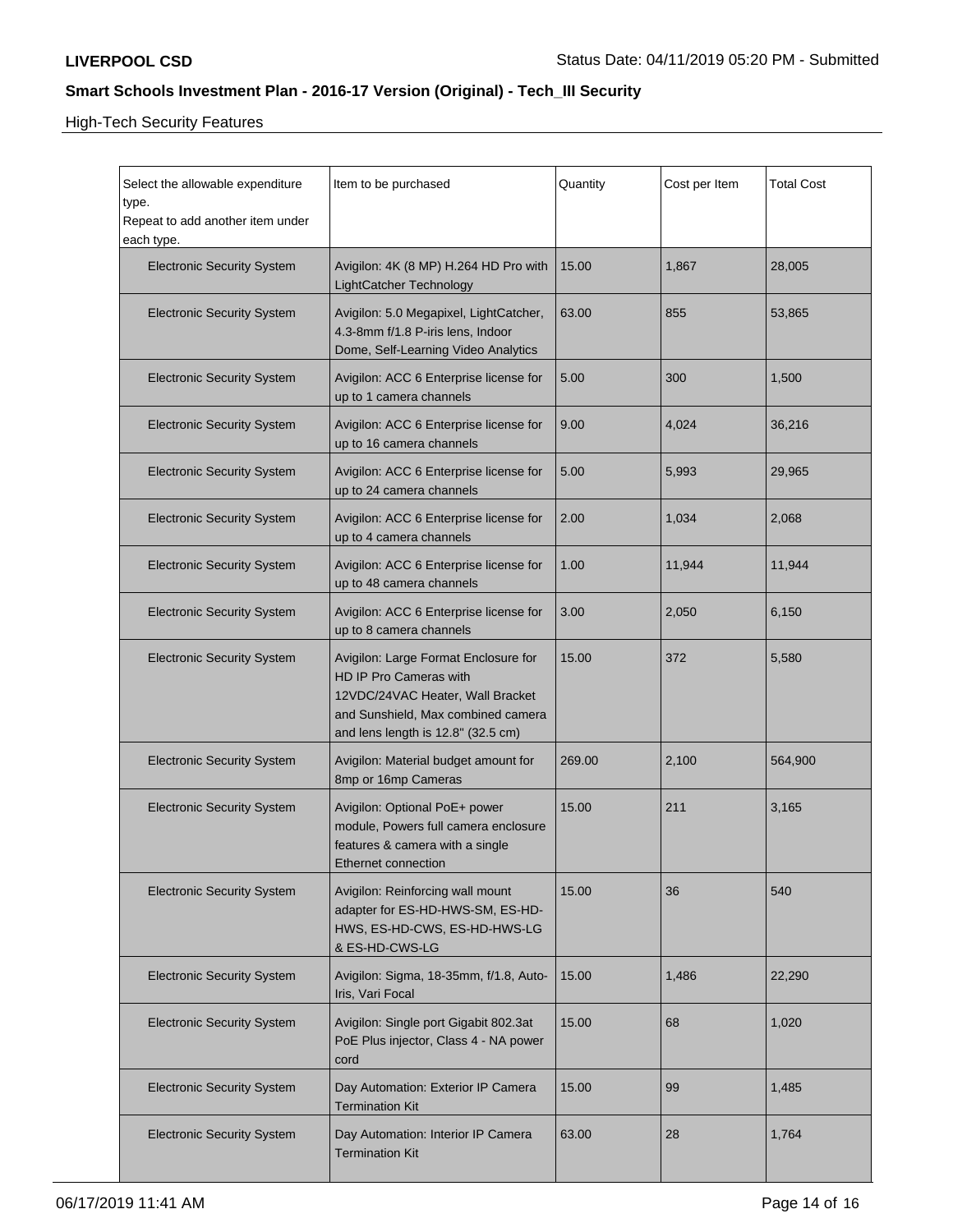High-Tech Security Features

| Select the allowable expenditure<br>type.<br>Repeat to add another item under<br>each type. | Item to be purchased                                                                                                                      | Quantity | Cost per Item | <b>Total Cost</b> |
|---------------------------------------------------------------------------------------------|-------------------------------------------------------------------------------------------------------------------------------------------|----------|---------------|-------------------|
| <b>Electronic Security System</b>                                                           | Day Automation: Network Video<br>Server, 2U Rack Mount, 84 TB, and<br>Academic Licensing, Includes<br>application configuration services. | 8.00     | 19,167        | 153,336           |
| <b>Other Costs</b>                                                                          | <b>Professional Services for</b><br>Engineering/Programming/Proj<br>Management/Checkout                                                   | 1.00     | 154,708       | 154,708           |
| <b>Electronic Security System</b>                                                           | Installation                                                                                                                              | 1.00     | 368,688       | 368,688           |